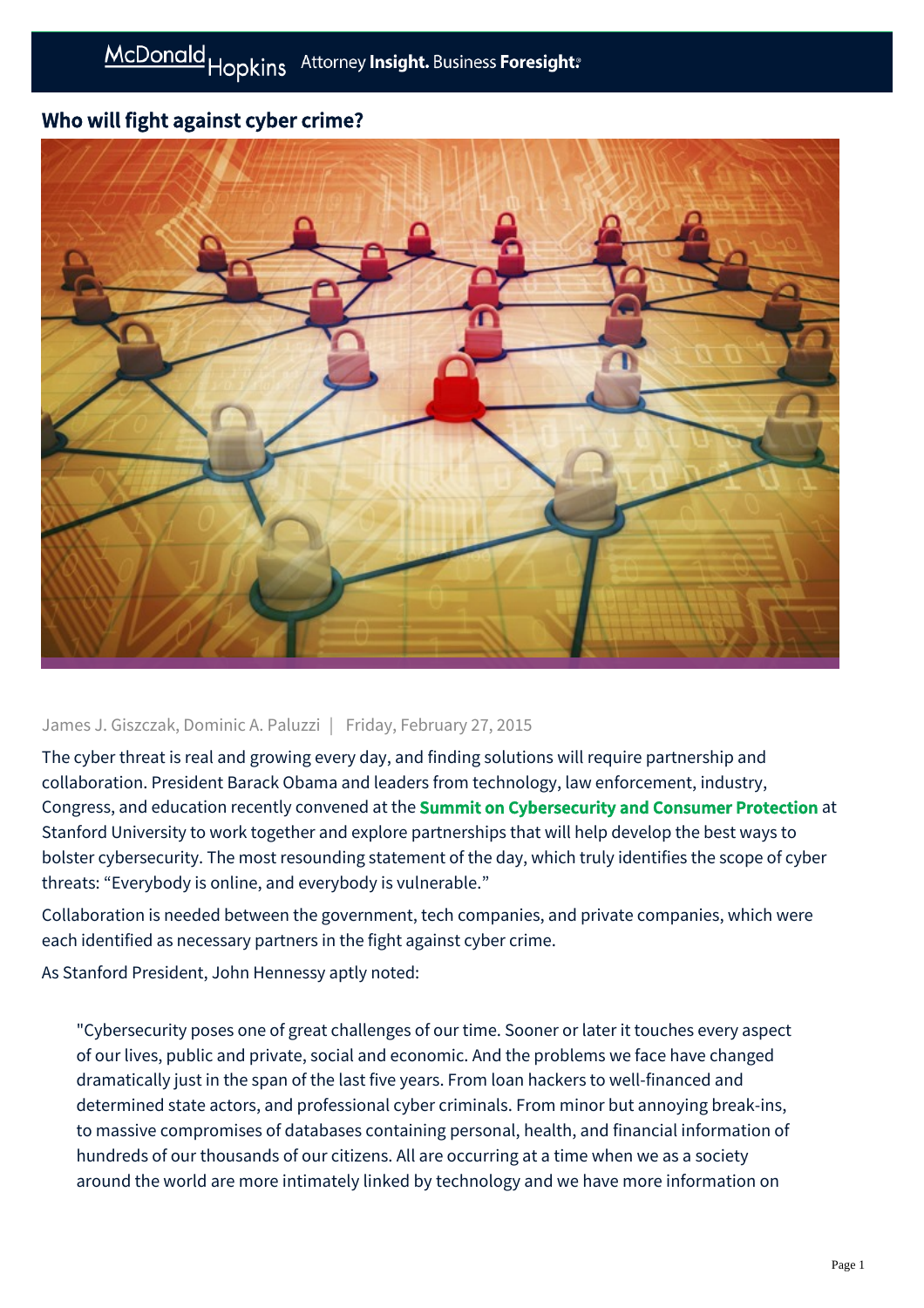line than every before. And while the Internet and World Wide Web have delivered enormous benefits to society, the growing threats of cyber attacks could rob us of many of these benefits if we do not act decisively to contain and reduce the threat."

Hennessy also noted the three characteristics of cyber threats that make them such a difficult enemy.

- Anonymity. It is hard to track down hackers who can hide via proxies and intermediate hosts.
- Stealth Nature of Attacks. Intrusions occur over long periods of time and, most times, before the host even knows it is being attacked.
- Lack of Physical Assets. In a cyber attack, there are no physical assets to control. It is hard to control what you cannot see or physically hold in your hand. The threat can easily be contained in an email transmitted anywhere in the world.

## Homeland security advisor

Lisa Monaco, homeland security advisor to the president, who deems herself the "Bearer of Bad News," reiterated the necessity of collaboration and partnership being the only way to address very difficult challenges of cybersecurity threats that challenge not only national and homeland security, but economic security as well.

Monaco went on to note that cyber threats are increasing in their frequency (five times since the last annual report), scale, sophistication, and severity of impact, and are coming from an expanded group of actors that are more dangerous. As a result, "No one connected to the Internet is immune. From business and consumers, to governments and private citizens. Each hour we know that state and non-state actors, terrorists, hackers, and criminals, are probing networks to steal, spy, manipulate, and to destroy….The cyber threat is becoming more sophisticated, more diverse and more dangerous."

"No one connected to the internet is immune. From business and consumers, to governments and private citizens. Each hour we know that state and non-state actors, terrorists, hackers, and criminals, are probing networks to steal, spy, manipulate, and to destroy….The cyber threat is becoming more sophisticated, more diverse and more dangerous." - Lisa Monaco, February 13, 2015

According to Monaco, unless we develop a collective way of dealing with cyber threats, malicious attacks could become the norm.

Monaco stressed that the government wants to work with the private sector to better protect against cyber threats. She identified four steps the private sector can take now:

- 1. Employ basic preventive cybersecurity measures, like using the framework that was put out last year;
- 2. Strengthen their ability to respond to cyber threats, which will help the private sector be more resilient to threats;
- 3. Enhance international cooperation so when users in the world target the United States, they are held accountable; and
- 4. Make cyber space more secure through the use of better passwords and enhance consumer protections online.

## The president's keynote address

"The first computer viruses hit personal computers in the early 1980s, and essentially, we've been in a cyber arms race ever since." - President Obama, February 13, 2015

The highlight of the summit was President Obama's keynote address. In it, the president noted the precarious paradox of technology: "[T]he very technologies that empower us to do great good can be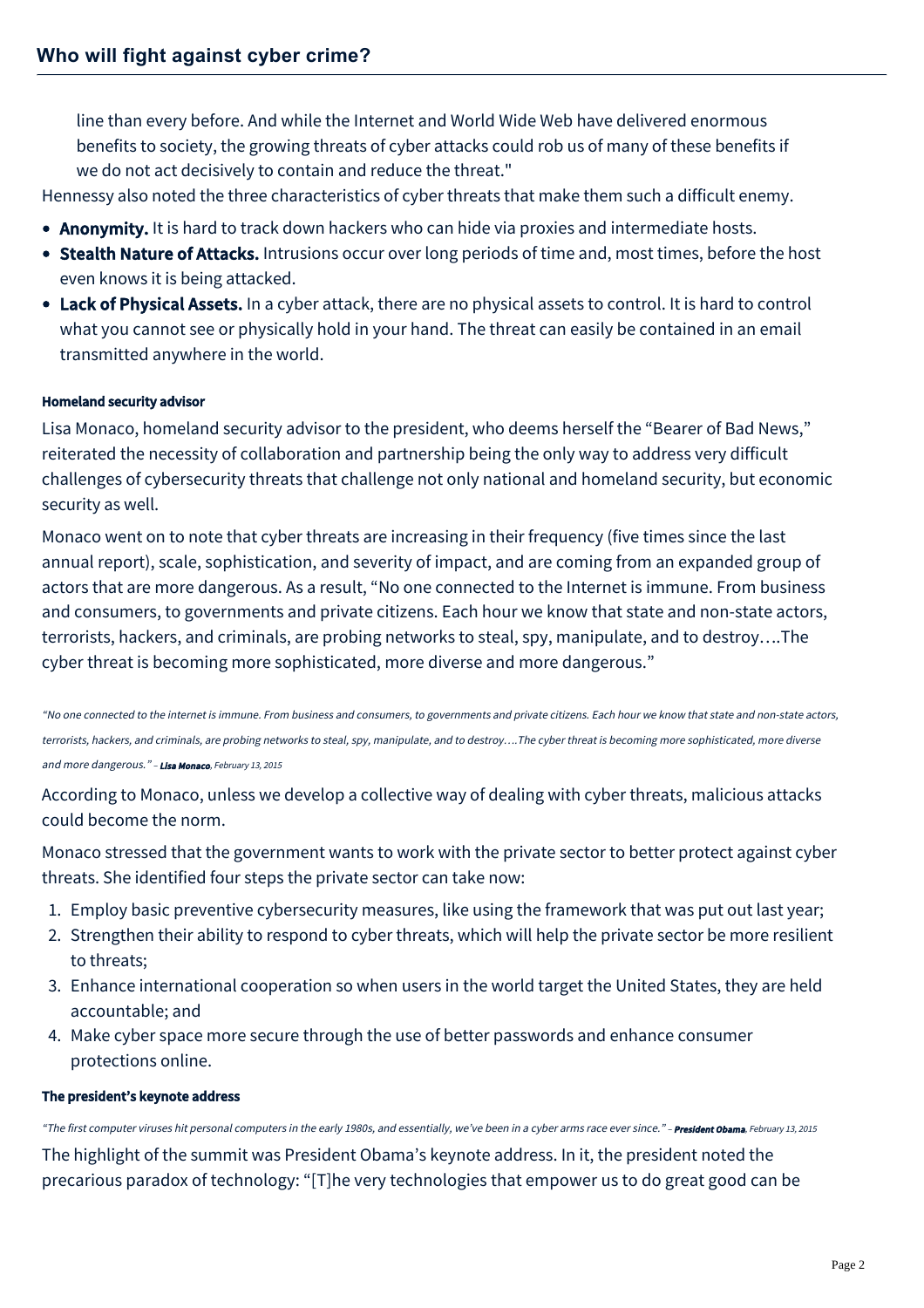used to harm us. The same information technologies that help make our military the most advanced in the world are targeted by hackers from China and Russia who go after our defense contractors and systems that are built for our troops. The same social media we use in government to advocate for democracy and human rights around the world can also be used by terrorists to spread hateful ideologies. So these cyber threats are a challenge to our national security."

With that, the president continued the focus on collaboration, and spoke on the need for public-private partnerships to fight cyber crime. He laid out four principles to do this:

- 1. A shared mission. So much of our computer networks and critical infrastructure are in the private sector, which means government cannot do this alone. But the fact is that the private sector can't do it alone either, because it's government that often has the latest information on new threats. There's only one way to defend America from these cyber threats, and that is through government and industry working together, sharing appropriate information as true partners.
- 2. Focus on our unique strengths. Government has many capabilities, but it's not appropriate or even possible for government to secure the computer networks of private businesses. Many companies are cutting-edge, but the private sector doesn't always have the capabilities needed during a cyber attack, the situational awareness, or the ability to warn other companies in real time, or the capacity to coordinate a response across companies and sectors. So we need to be smart and efficient and focus on what each sector does best, and then do it together.
- 3. Constant evolution. Noting that we've essentially been in a cyber arms race every since the first computer viruses hit personal computers in the early 1980's, we must design new defenses. Whether it's phishing or botnets, spyware or malware, and now ransomware, these attacks are getting more and more sophisticated every day. So we have got to be just as fast and flexible and nimble in constantly evolving our defenses.
- 4. Protect the privacy and civil liberty of the American people. When consumers share their personal information with companies, they deserve to know that it's going to be protected. When government and industry share information about cyber threats, we've got to do so in a way that safeguards your personal information. When people go online, we shouldn't have to forfeit the basic privacy we're entitled to as Americans.

## The president signs executive order "Promoting Private Sector Cybersecurity Information Sharing"

The president ended his keynote by signing an executive order "Promoting Private Sector Cybersecurity Information Sharing[". As the president explained, the executive order is to promote even more](http://www.whitehouse.gov/the-press-office/2015/02/13/executive-order-promoting-private-sector-cybersecurity-information-shari) information sharing about cyber threats, both within the private sector and between government and the private sector. The order is set up in six key sections and aims to encourage more companies and industries to set up organizations — hubs — so information can be freely shared. It calls for a common set of standards, including protections for privacy and civil liberties, so that government can share threat information with these hubs more easily. It will also help make it easier for companies to get classified cybersecurity threat information they need to protect themselves.

The order builds upon the foundation established by Executive Order 13636 of February 12, 2013 (Improving Critical Infrastructure Cybersecurity), and Presidential Policy Directive-21 (PPD-21) of February 12, 2013 (Critical Infrastructure Security and Resilience).

## Consumer Privacy Bill of Rights to be announced later this month